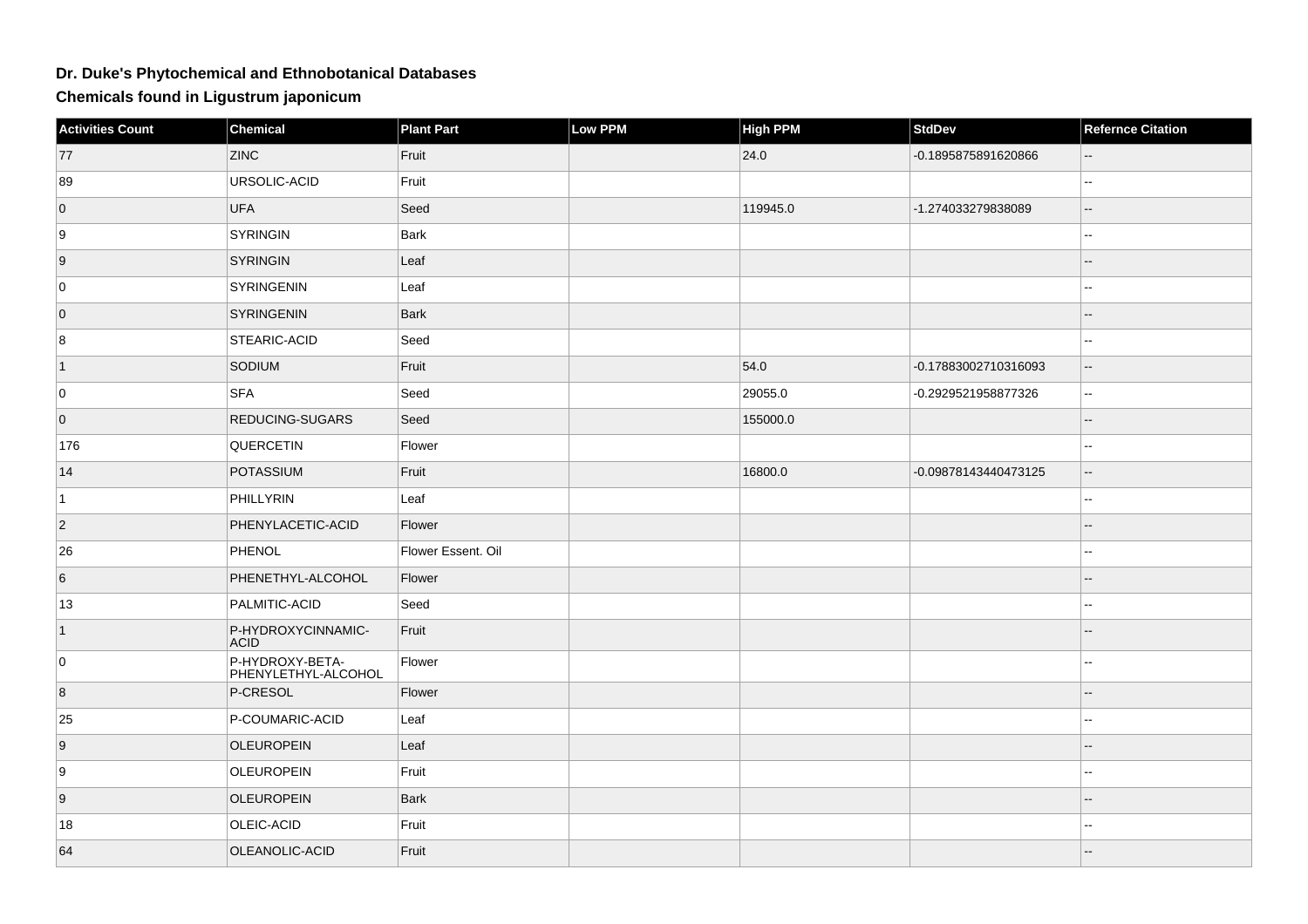| <b>Activities Count</b> | Chemical         | <b>Plant Part</b> | Low PPM | <b>High PPM</b> | <b>StdDev</b> | <b>Refernce Citation</b> |
|-------------------------|------------------|-------------------|---------|-----------------|---------------|--------------------------|
| 6                       | O-CRESOL         | Flower            |         |                 |               | --                       |
| $\overline{0}$          | NUZHNIDE         | Plant             |         |                 |               |                          |
| 0                       | NONACOSANOL      | Seed              |         |                 |               | 44                       |
| $\overline{0}$          | N-TRITRIACONTANE | Flower            |         |                 |               | $-$                      |
| 0                       | N-TRICOSANOL     | Flower            |         |                 |               |                          |
| $\overline{0}$          | N-TRICOSANE      | Flower            |         |                 |               | --                       |
| 0                       | N-TRIACONTANE    | Flower            |         |                 |               | --                       |
| $\overline{0}$          | N-TETRACOSANOL   | Flower            |         |                 |               | --                       |
| 0                       | N-TETRACOSANE    | Flower            |         |                 |               | ۵.                       |
| $\overline{0}$          | N-PENTACOSANOL   | Flower            |         |                 |               | $-$                      |
| 0                       | N-PENTACOSANE    | Flower            |         |                 |               | $\overline{\phantom{a}}$ |
| $\overline{0}$          | N-OCTADECANOL    | Flower            |         |                 |               | --                       |
| 0                       | N-OCTACOSANOL    | Flower            |         |                 |               | $\overline{\phantom{a}}$ |
| $\overline{0}$          | N-OCTACOSANE     | Flower            |         |                 |               | $-$                      |
| 0                       | N-NONADECANOL    | Flower            |         |                 |               | $-1$                     |
| $\vert$ 1               | N-NONACOSANE     | Flower            |         |                 |               | $\sim$ $\sim$            |
| 0                       | N-HEXACOSANOL    | Flower            |         |                 |               | $\mathbf{u}$             |
| $\overline{2}$          | N-HEXACOSANE     | Flower            |         |                 |               | --                       |
| 0                       | N-HEPTACOSANOL   | Flower            |         |                 |               | $\overline{\phantom{a}}$ |
| $\overline{0}$          | N-HEPTACOSANE    | Flower            |         |                 |               | $\overline{\phantom{a}}$ |
| 3                       | N-HENTRIACONTANE | Flower            |         |                 |               | $\sim$ $\sim$            |
| $\overline{0}$          | N-HENEICOSANOL   | Flower            |         |                 |               | --                       |
| 0                       | N-HENEICOSANE    | Flower            |         |                 |               | $\overline{\phantom{a}}$ |
| $\overline{0}$          | N-EICOSANOL      | Flower            |         |                 |               | --                       |
| 0                       | N-DOTRIACONTANE  | Flower            |         |                 |               | --                       |
| $\overline{0}$          | N-DOCOSANOL      | Flower            |         |                 |               |                          |
| 0                       | N-DOCOSANE       | Flower            |         |                 |               |                          |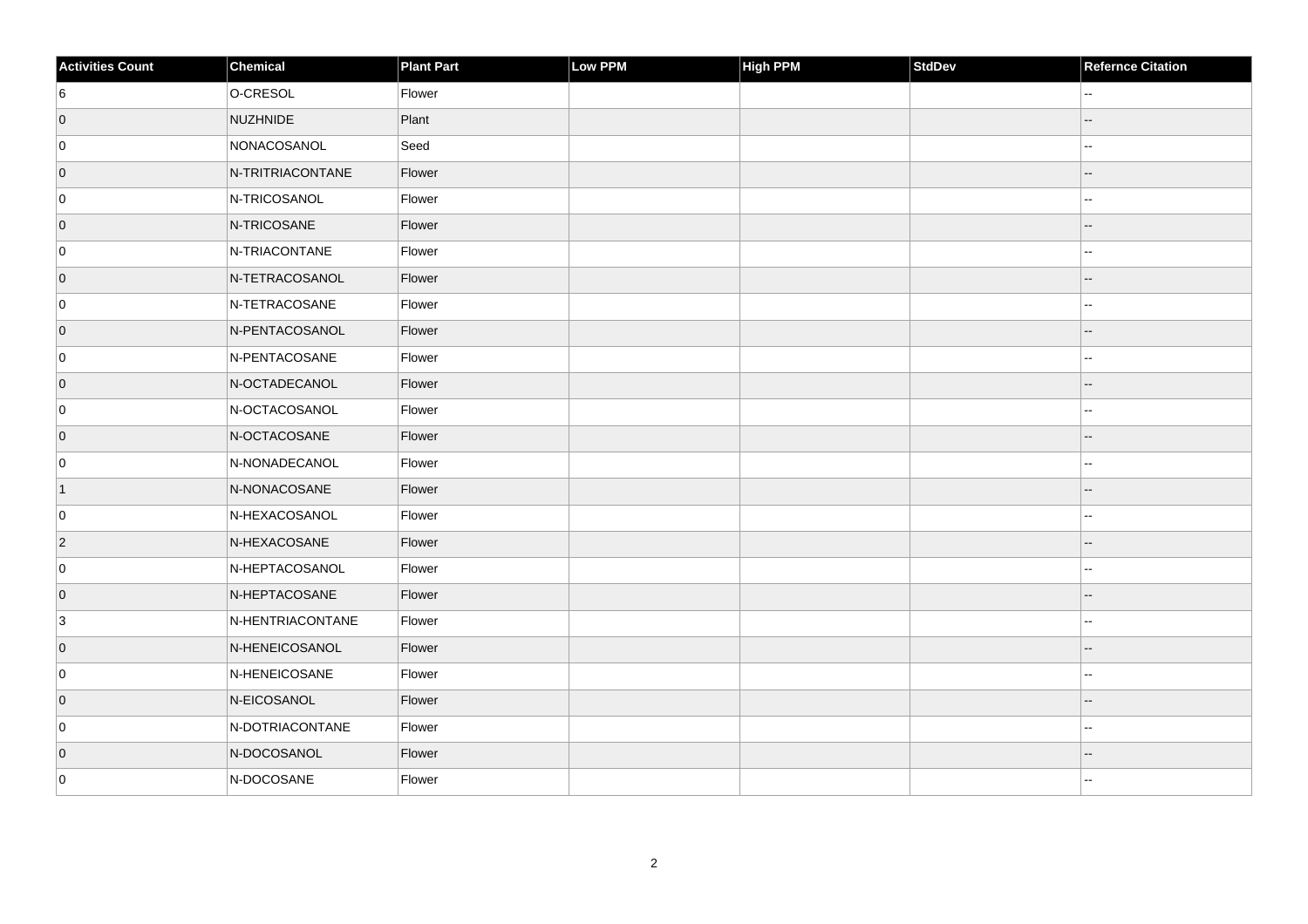| <b>Activities Count</b> | Chemical                                                   | <b>Plant Part</b> | Low PPM | <b>High PPM</b> | StdDev               | <b>Refernce Citation</b>    |
|-------------------------|------------------------------------------------------------|-------------------|---------|-----------------|----------------------|-----------------------------|
| 18                      | <b>MANNITOL</b>                                            | Leaf              |         |                 |                      | $\mathcal{L}_{\mathcal{L}}$ |
| 14                      | MANGANESE                                                  | Fruit             |         | 26.0            | -0.23209688164812706 | $\mathbf{u}$                |
| 65                      | MAGNESIUM                                                  | Fruit             |         | 1020.0          | -0.5138726333589669  | $\overline{\phantom{a}}$    |
| 8                       | M-CRESOL                                                   | Flower            |         |                 |                      | --                          |
| 21                      | <b>LUPEOL</b>                                              | Seed              |         |                 |                      | --                          |
| 27                      | LINOLEIC-ACID                                              | Fruit             |         |                 |                      |                             |
| $\overline{0}$          | <b>LINALOL</b>                                             | Flower            |         |                 |                      | $-$                         |
| 0                       | <b>LIGUSTROSIDE</b>                                        | Leaf              |         |                 |                      | --                          |
| $\overline{0}$          | <b>LIGUSTROSIDE</b>                                        | Bark              |         |                 |                      |                             |
| 0                       | LIGUSTALOSIDE-B                                            | Leaf              |         |                 |                      | $\overline{a}$              |
| $\overline{0}$          | LIGUSTALOSIDE-A                                            | Leaf              |         |                 |                      | $-$                         |
| 0                       | L-OLIVIL-BETA-D-<br><b>GLUCOPYRANOSIDE</b>                 | Bark              |         |                 |                      | Ξ.                          |
| 75                      | KAEMPFEROL                                                 | Flower            |         |                 |                      | --                          |
| 6                       | <b>IRON</b>                                                | Fruit             |         | 120.0           | -0.051480525146559   | Ξ.                          |
| 18                      | <b>GUAIACOL</b>                                            | Flower            |         |                 |                      |                             |
| 7                       | <b>GLUCOSE</b>                                             | Fruit             |         |                 |                      | --                          |
| 8                       | <b>FRUCTOSE</b>                                            | Fruit             |         |                 |                      |                             |
| 61                      | <b>FERULIC-ACID</b>                                        | Flower            |         |                 |                      | --                          |
| $\overline{0}$          | FAT                                                        | Seed              |         | 149000.0        | -0.6130550748129857  | $\overline{\phantom{a}}$    |
| 76                      | <b>EUGENOL</b>                                             | Flower            |         |                 |                      | ۵.                          |
| $\overline{0}$          | D-SYRINGARESINOL-BIS-<br>BETA-D-<br><b>GLUCOPYRANOSIDE</b> | Bark              |         |                 |                      |                             |
| 0                       | D-PINORESINOL-BETA-D-<br><b>GLUCOPYRANOSIDE</b>            | Bark              |         |                 |                      | ۵.                          |
| 12                      | <b>COPPER</b>                                              | Fruit             |         | 12.0            | -0.06373869485264942 | $\overline{a}$              |
| $\mathsf 0$             | CIS-3-HEXEN-1-OL                                           | Flower            |         |                 |                      |                             |
| 28                      | <b>CALCIUM</b>                                             | Fruit             |         | 3040.0          | -0.18836655613377604 | $\overline{\phantom{a}}$    |
| 102                     | CAFFEIC-ACID                                               | Flower            |         |                 |                      | $\mathbf{u}$                |